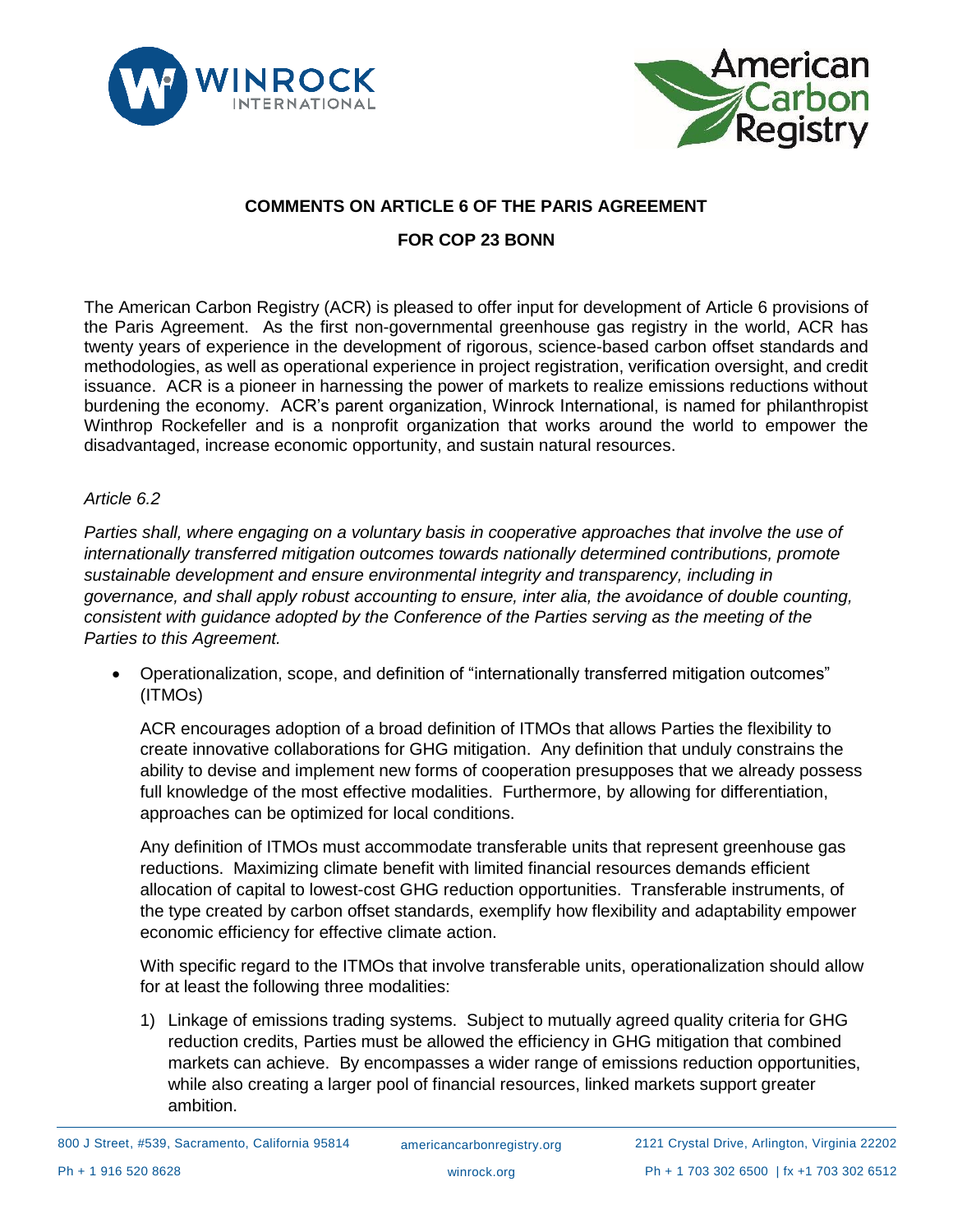- 2) Use of voluntary carbon offset standards. Parties should have the flexibility to avail of the array of emissions reduction methodologies and the crediting infrastructure offered by voluntary standards. Subject to quality criteria for credits and security requirements for registries, Parties should not be restricted in their opportunities and ability to tackle GHG emissions. Voluntary standards accordingly support ambitious climate action.
- 3) Use of the Article 6.4 crediting mechanism. Bilateral or multilateral cooperation should be able to leverage the crediting infrastructure of Article 6.4. Although the spirit of Article 6.2 is that Parties should be free to address climate change in ways well outside of Article 6.4, the crediting mechanism of Article 6.4 may be incorporable in initiatives created under Article 6.2.
- Article 6.2 accounting and corresponding adjustments

To account for GHG reductions necessitates their quantification, and a common accounting system is facilitated by uniform units of measure. As such, all ITMOs should be denominated in tons of CO2e.

Global carbon accounting of high integrity fosters the trust requisite for international cooperation, the ability to track progress, and our understanding of the climate challenge itself. Therefore, all ITMOs should be subject to a corresponding accounting adjustment by the host country to avoid double counting. Whether the adjustment should be an addition to the Party's emissions inventory (offsetting a subtraction due to the mitigation action) or a more aggressive NDC is a question to be resolved. It may depend on the quality of the inventory or the type of NDC. For example, for those Parties with a NDC based on a set of actions, rather than a numerical GHG target, the appropriate adjustment may be to commit to more ambitious actions, to an extent equivalent to the ITMO.

A weakness of NDCs that specify emissions levels to be achieved in a single year is that emissions levels in the target year may be aberrantly low. Emissions in years immediately before and after the target year could be much higher. Single-year NDCs need to be converted to multi-year NDCs, or accounting for ITMOs should address the shortcoming. For host and recipient countries with target-year NDCs, one approach would be to require accounting adjustments be amortized across the NDC periods. The adjustments could be to emissions inventories or NDCs, as discussed previously. With such amortization, a host country could not allocate emissions increases only to non-target years, and a recipient country could not allocate the reductions to a single target year.

Sub-national ETS linkages across national boundaries (e.g. California and Quebec) should be accounted for as ITMOs. Transfers of allowances and offsets should be adjusted in national inventories or NDCs. Note that, in principle, "hot air" allowances sold by a sub-national jurisdiction do not present a problem for national accounting. The national government of the sub-national jurisdiction selling excess allowances would simply face a greater challenge in meeting its NDC. In practicality, the scenario could present a significant challenge, particularly when one considers California's recently passed Assembly Bill 398. The legislation directs the creation of unlimited allowances at predetermined price caps. If Canadian jurisdictions are net buyers, Canada's NDC would be easier to achieve and the U.S.'s more difficult. Accounting rules could be established so that allowances issued in excess of emissions caps do not distort national inventories or NDCs, although this falls within the domain of national and subnational governments.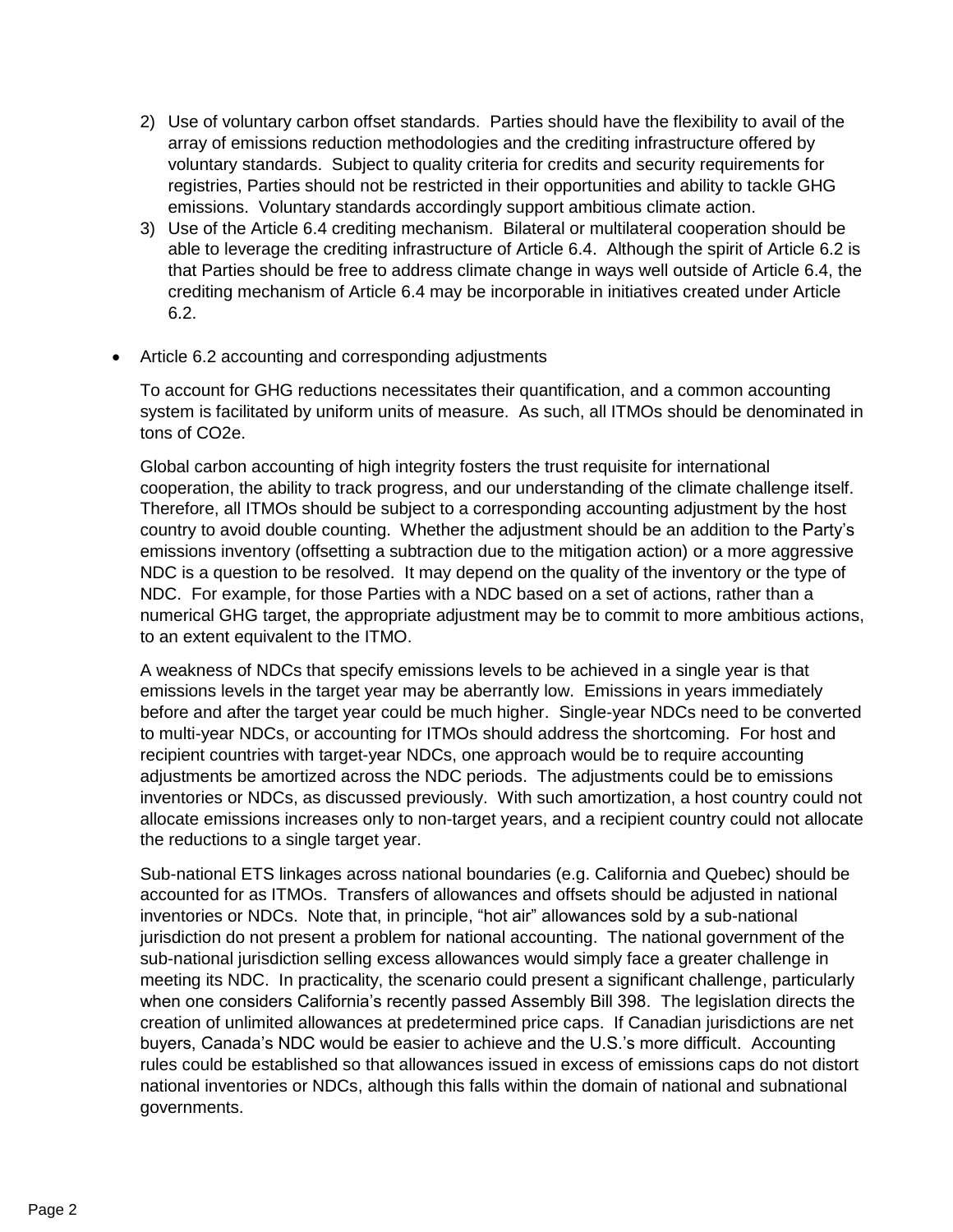## • Governance and oversight

A centralized accounting function should be established within the UN. This entity would ensure consistent application of the accounting rules. In addition, circumstances that present unique challenges of interpretation could be deliberated in the context of all ITMO accounting, with decisions then applied uniformly to similar situations that may arise thereafter.

The integrity of ITMOs and the credibility of voluntary standards must be ensured. Voluntary standards and their credits should be accepted only in accordance with quality criteria. Further, registries should be subject to security requirements to guard against fraud. Guidance on quality and security criteria would aid the establishment of ITMOs, while enhancing their consistency and comparability.

All ITMOs, credit-based or otherwise, should be strengthened with third-party verification. The integrity of emissions reduction claims should not be left in doubt. Existing verification systems may be applicable, such as those associated with the Article 6.4 mechanism, voluntary offset standards, and sustainability certifications. However, innovation under Article 6.2 may often result in ITMOs that do not fit neatly into existing structures. In these cases, verification programs will need to be tailored. Guidance should be established to facilitate the development and implementation of third-party verification systems.

Despite the mitigation potential of ITMOs, they present risks. Much like the "hot air" Assigned Amount Units transferred between countries under the Kyoto Protocol, ITMOs could be based on emissions reduction claims associated with macroeconomic changes or faulty baselines. Worse still, unlimited ITMOs could create perverse incentives that thwart the very climate progress ITMOs are meant to foster. For example, Parties may commit to less aggressive NDCs in order to realize revenue from the sale of emissions reductions under ITMOs. In this way, ITMOs could actually result in decreased ambition to address climate change. A possible solution for consideration is to limit emissions reductions, as a proportion of the host country's emissions inventory, that can be exported under ITMOs. Other approaches may be necessary for Parties lacking robust emissions data.

## *Article 6.4*

*A mechanism to contribute to the mitigation of greenhouse gas emissions and support sustainable development is hereby established under the authority and guidance of the Conference of the Parties serving as the meeting of the Parties to this Agreement for use by Parties on a voluntary basis. It shall be supervised by a body designated by the Conference of the Parties serving as the meeting of the Parties to this Agreement, and shall aim:* 

*(a) To promote the mitigation of greenhouse gas emissions while fostering sustainable development;* 

*(b) To incentivize and facilitate participation in the mitigation of greenhouse gas emissions by public and private entities authorized by a Party;* 

*(c) To contribute to the reduction of emission levels in the host Party, which will benefit from mitigation activities resulting in emission reductions that can also be used by another Party to fulfil its nationally determined contribution; and* 

*(d) To deliver an overall mitigation in global emissions.*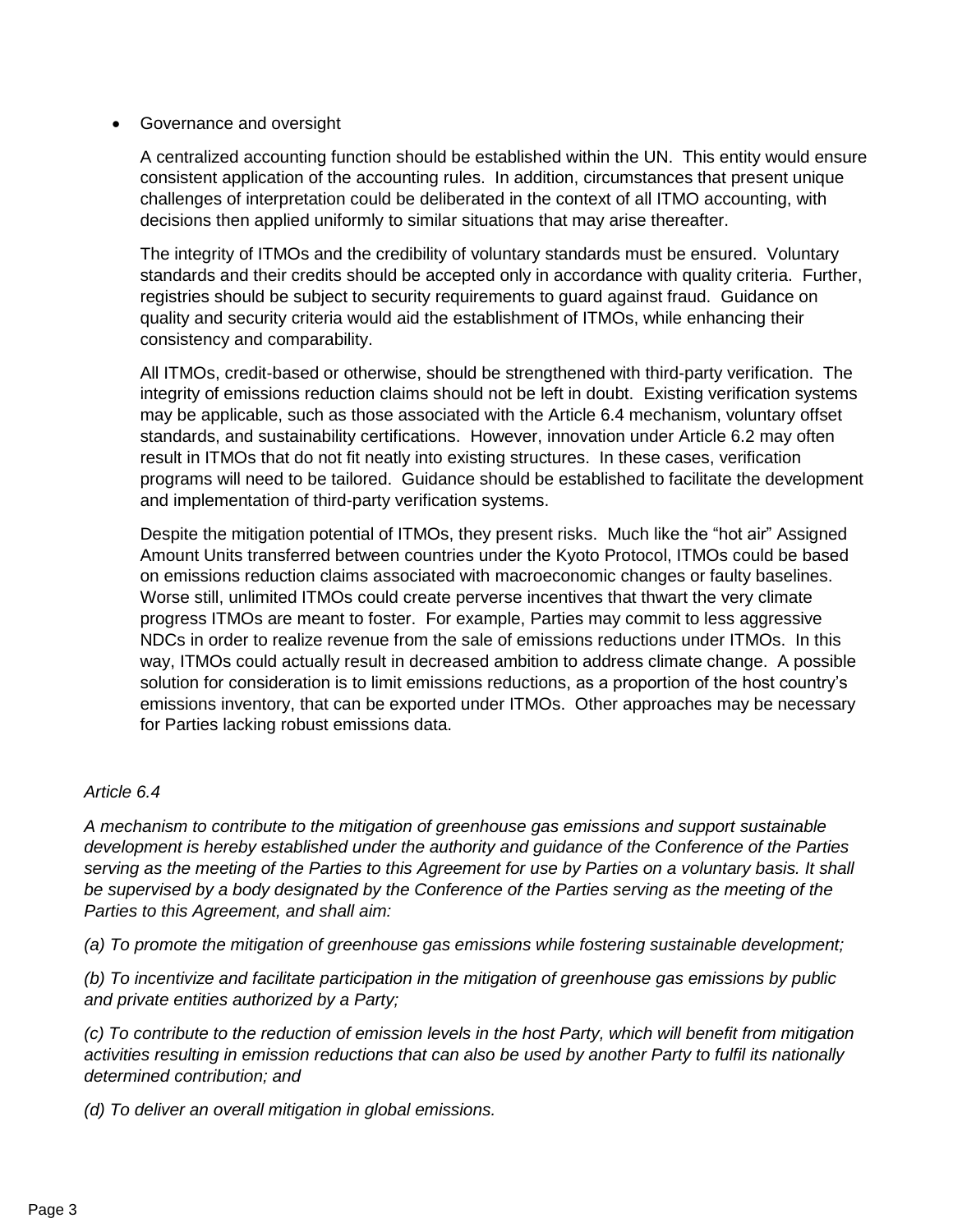• Operationalization, scope, and definition for the mechanism under Article 6.4

An Emissions Mitigation Mechanism (EMM) should be built on the experience of CDM/JI, though designed for the very different Paris Agreement. The EMM will need to be adapted to a world in which all Parties are committing to GHG reductions, leaving no uncapped geographies. The fundamental success of CDM/JI – its demonstration of the power of markets to address climate change – should continue. The EMM should result in a system for trading emissions reductions in order to steer capital to least-cost GHG reductions.

One weakness of CDM/JI was the bottleneck that resulted from burdening the UN Executive Board with all methodology development, project review and credit issuance. The EMM should resolve this problem by adopting an open architecture approach such as ICAO's CORSIA, allowing voluntary offset standards a parallel role. Subject to quality criteria, the EMM should enable approval of voluntary standards and credits. Registries would be required to adhere to high security standards. Issuances of credits by voluntary programs would have to be reported to the EMM for purposes of accounting. Competition among voluntary standards would spur efficiency since project developers would have choices.

• Units, credits

Credits issued by voluntary standards should be held to the same stringent quality criteria as those issued directly by the EMM. Uniform quality criteria underpin the fungibility of credits and the comparability of NDCs.

**Activities** 

Article 6.4 explicitly links greenhouse gas mitigation with sustainable development. The widely varying circumstances of Parties necessitate that each Party independently determine its own sustainable development priorities. However, the Sustainable Development Goals (SDGs) should serve as a common framework. By following the SDGs, Parties can more efficiently identify priority actions, and developers of GHG reduction projects will have a level of clarity on the sustainability co-benefits that must occur. Third-party verification and certification are encouraged but may be subject to host country requirements.

• Accounting

As for ITMOs under Article 6.2, measures to avoid double claiming of emissions reductions are important for the EMM. All GHG reductions under the EMM must trigger reporting and an accounting adjustment by the host country. In correspondence to the EMM credits, the emissions inventory may be increased (offsetting a decrease in actual emissions) or the NDC made more ambitious. Which approach is preferable is open for consideration and may depend on whether the host country has a quantified and robust emissions inventory.

As was highlighted in comments on Article 6.2, NDCs that specify emissions levels in target years may not result in real climate progress in other years. Attributing EMM credits to targetyear emissions levels could allow success in achieving the NDC that is inconsistent with a Party's general emissions trend. Conversion of single-year NDCs to multi-year NDCs or development of accounting rules for EMM credits should attempt to close this loophole. For host and recipient countries with single-year NDCs, accounting adjustments (to emissions inventories or NDCs) could be amortized across the NDC periods. This would preclude a host